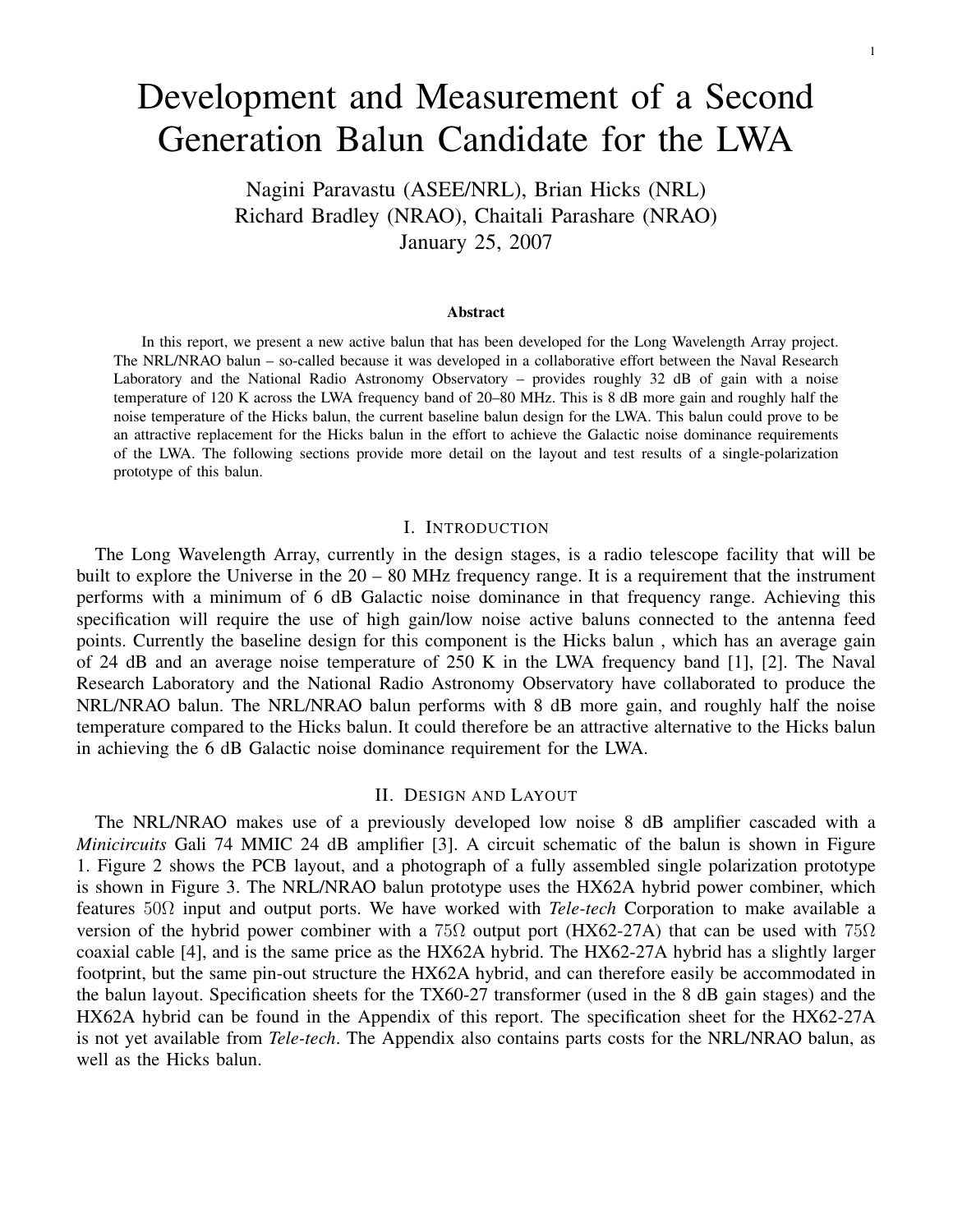|                                           | <b>Hicks Balun</b> | <b>NRL/NRAO</b> balun |
|-------------------------------------------|--------------------|-----------------------|
| Current Draw                              | $160$ mA           | $200 \text{ mA}$      |
| Voltage Range                             | $14.5 V - 20 V$    | $14.5 V - 20 V$       |
| Noise Temperature                         | $\sim 250$ K       | $\sim$ 120 K          |
| Gain                                      | $\sim 24$ dB       | $\sim$ 32 dB          |
| Input Match for 100 $\Omega$ load ([S11]) | $\leq$ -10 dB      | $\leq$ -10 dB         |
| Output Match for 50 $\Omega$ load ( S22 ) | $<$ -12 dB         | $\leq$ -12 dB         |
| 1 dB Compression Point (Input Power)      | $\sim$ -5 dBm      | $\sim$ -14 dBm        |
| Input IP2                                 | $28$ dBm           | $23.5$ dBm            |
| Input IP3                                 | 1.5                | $-6$ dBm              |

SUMMARY OF NRL/NRAO BALUN CHARACTERISTICS IN LWA BAND (20 – 80 MHZ)

# III. CHARACTERIZATION

The NRL/NRAO balun was characterized at the NRAO Dynamic Spectroscopy Laboratory in Charlottesville, VA. S-parameter, noise temperature, 1 dB compression point, and intermodulation distortion measurements were performed on this balun. Figure 4 shows the balun noise temperature, which has an average value of 120 K across the LWA frequency band. Figure 5 shows the magnitudes and phases of the measured reflection and transmission coefficients. The gain of this balun ( $|S21|$ ) is ~ 32 dB, and the input return loss for a 50 $\Omega$  load is  $\leq -10$  dB over most of the 20 – 80 MHz LWA frequency band. Figure 6 shows the 1 dB compression point measurement. The balun reaches its 1 dB compression point at an input power of ∼ −14 dBm. Figure 7 shows the intermodulation distortion measurements. The second order intercept occurs at an input power level of  $\sim$  23.5 dBm and the third order intercept occurs at an input power level of  $\sim$  −6 dBm. The measurement results of the NRL/NRAO balun are summarized in Table I. The characteristics of the Hicks balun are also included for comparison.

# IV. FUTURE WORK AND COMMENTS

We have reported on a new balun prototype that has been developed for the Long Wavelength array. Laboratory measurements on a single polarization prototype show that this balun delivers  $\sim$  32 dB of gain with  $\sim$  120 K noise temperature over the LWA band of 20–80 MHz. This is an improvement of roughly 8 dB in gain and a factor of two in noise temperature over the Hicks balun. In addition, the NRL/NRAO balun could be built to mate with either  $50\Omega$  or  $75\Omega$  coaxial cable, lending some flexibility to the design of the electronics chain.

Our next step is to obtain sky noise measurements on the NRL/NRAO balun with a large blade antenna at the LWDA site. Ylva Pihlstrom at the University of New Mexico will be aiding us in this effort. Future memos will contain details on these measurement results, as well as work on a dual polarization prototype.

## ACKNOWLEDGMENTS

Basic research in radio astronomy at the Naval Research Laboratory is supported by 6.1 base funding. The authors would also like to thank the National Radio Astronomy Observatory - National Technology Center for providing us with the laboratory resources needed for the amplifier measurements.

#### **REFERENCES**

- [1] R. Bradley, "NRAO NTC DSL Report 1 (LWA Memo 19)," February 2005.
- [2] P. Ray, S. Ellingson, R. Fisher, N. Kassim, L. Rickard, and T. Clarke, "A Strawman Design for the Long Wavelength Array," *LWA Memo Series (Memo 35)*, April 2006.
- [3] B. Hicks, N. Paravastu, R. Bradley, and C. Parashare, "A Low Noise, High Linearity Lossless Feedback Amplifier for LWA Applications," *LWA Memo Series (Memo 71)*, December 2006.
- [4] Tele-Tech Corporation, *http://www.tele-tech-rf.com/*, 2050 Fairway Drive, Bozeman, MT 59715 USA.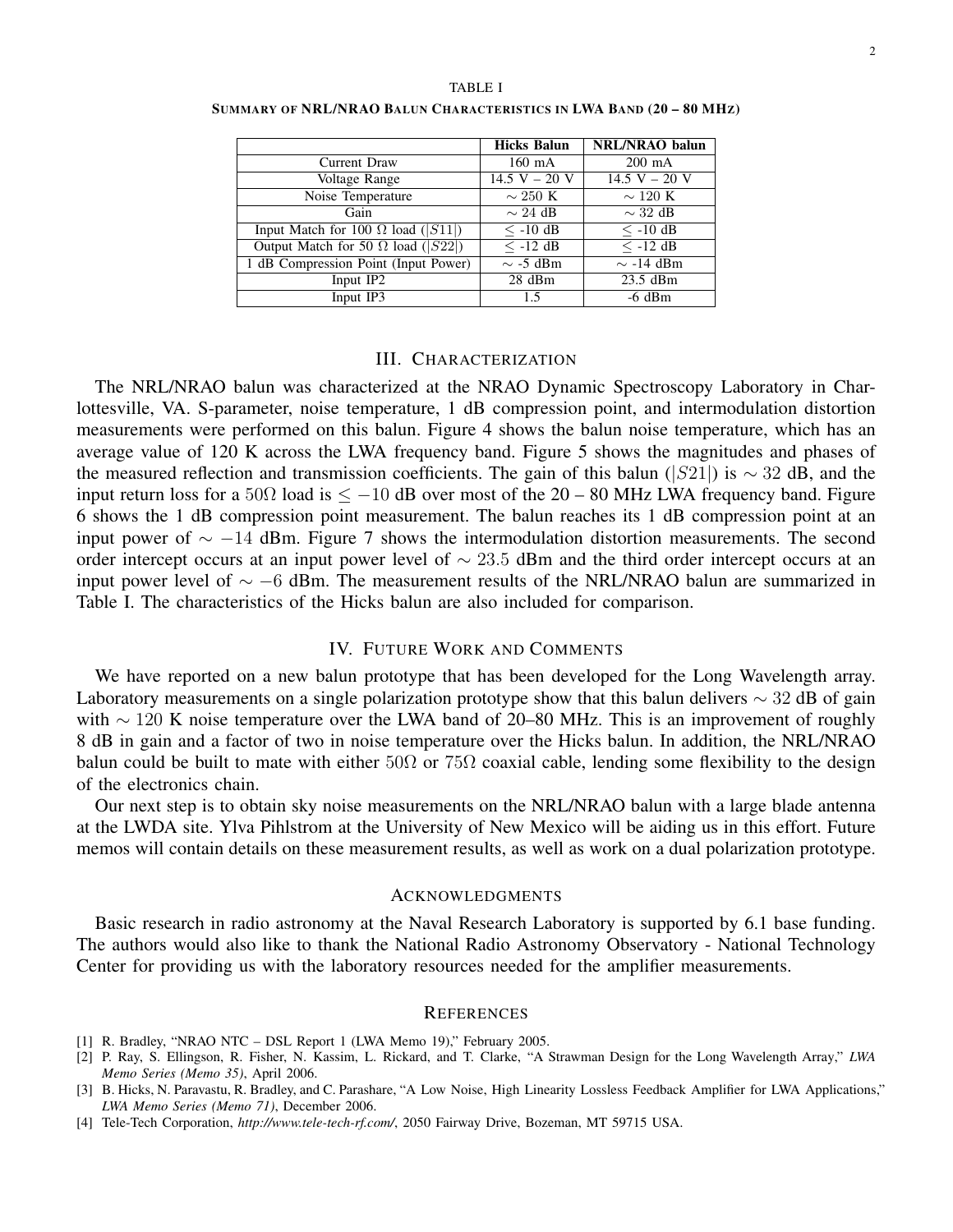

Fig. 1. Top – circuit schematic of the NRL/NRAO balun. Bottom – circuit schematic for the 8 dB gain stage, which are represented by green boxes in the balun schematic.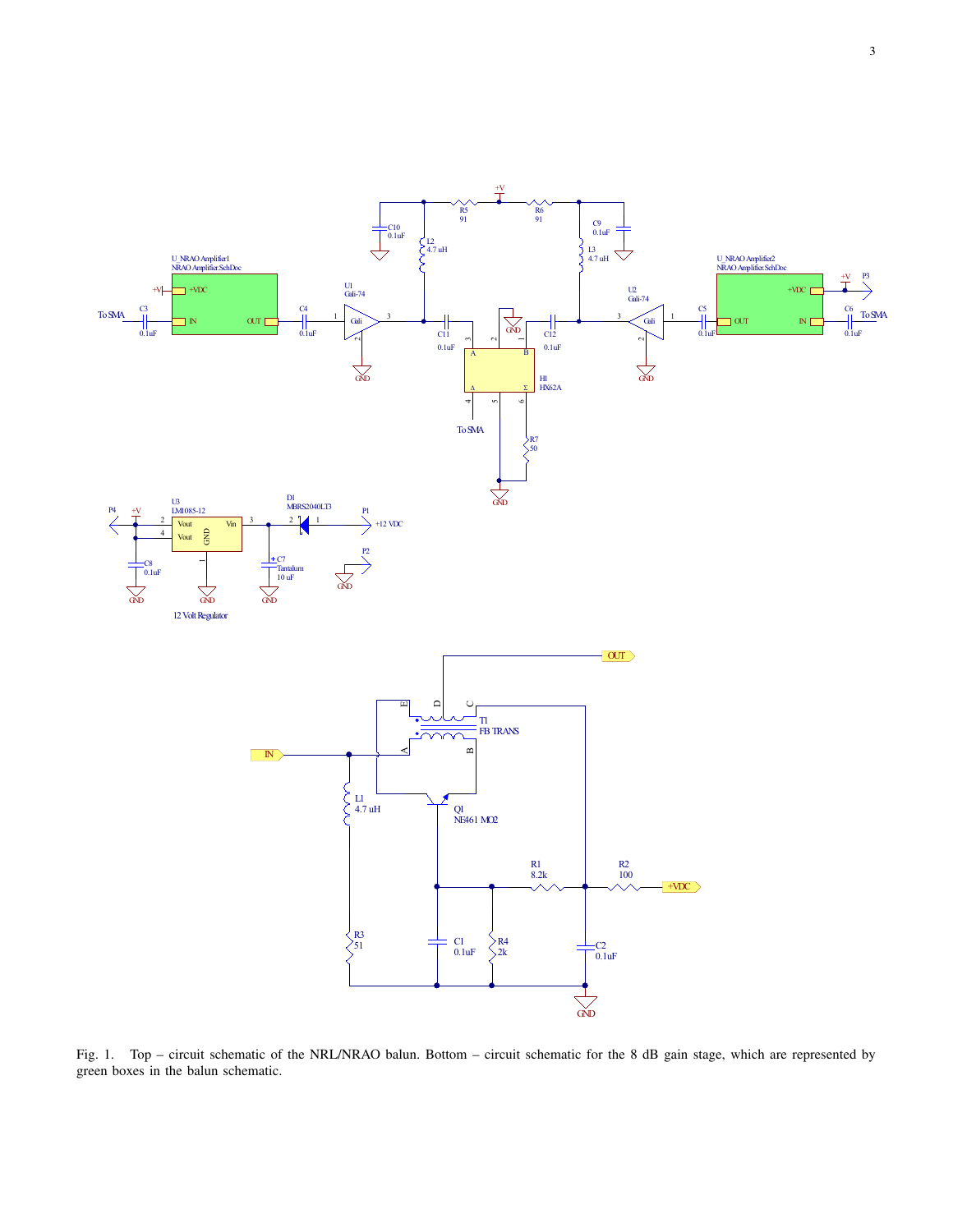

Fig. 2. The PCB layout for the NRL/NRAO balun.



Fig. 3. A photograph of a single polarization prototype of the NRL/NRAO balun.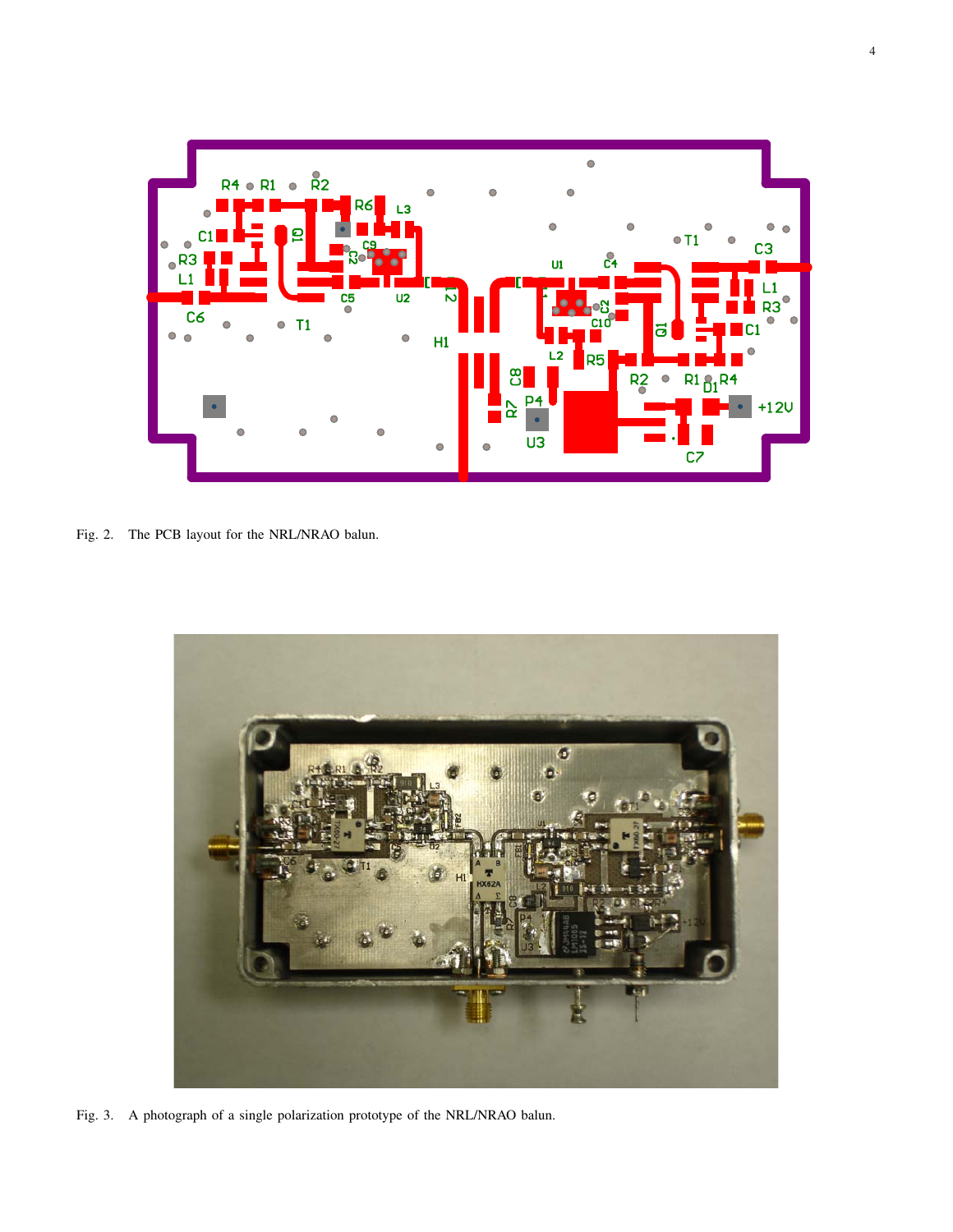

# **NRL/NRAO Balun - Noise Temperature**

Fig. 4. The NRL/NRAO balun exhbits an average noise temperature of 120 K in the LWA frequency band. This is roughly half the noise temperature of the Hicks balun.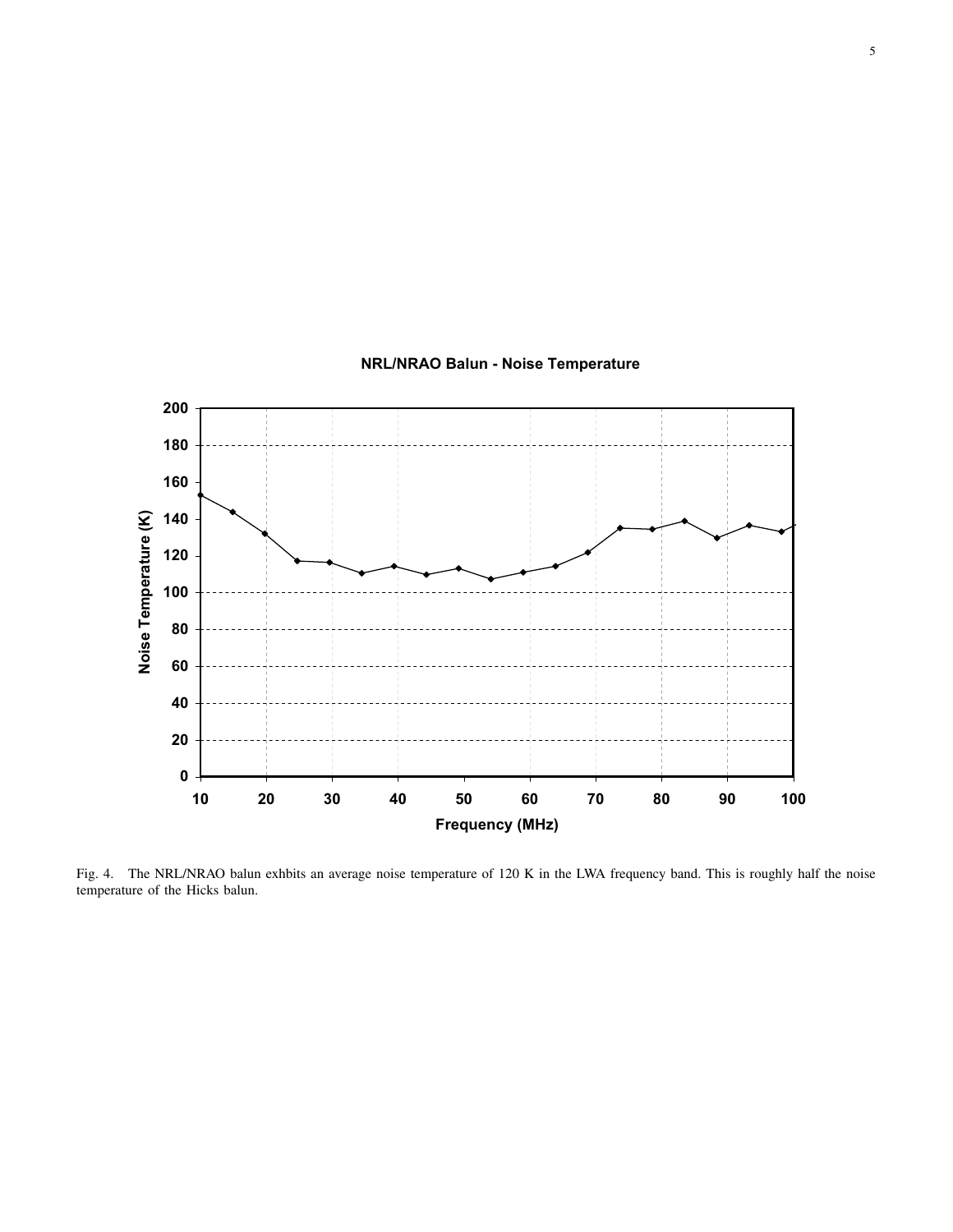

**NRL/NRAO Balun - S-parameters (Magnitude)**

Fig. 5. Top – the magnitudes of the reflection and transmission coefficients of the NRL/NRAO balun. Bottom – the phases of the reflection and transmission coefficients of the NRL/NRAO balun. The balun gain (|S21|) is ∼ 32 dB across most of the LWA frequency band - 8 dB greater than the Hicks balun.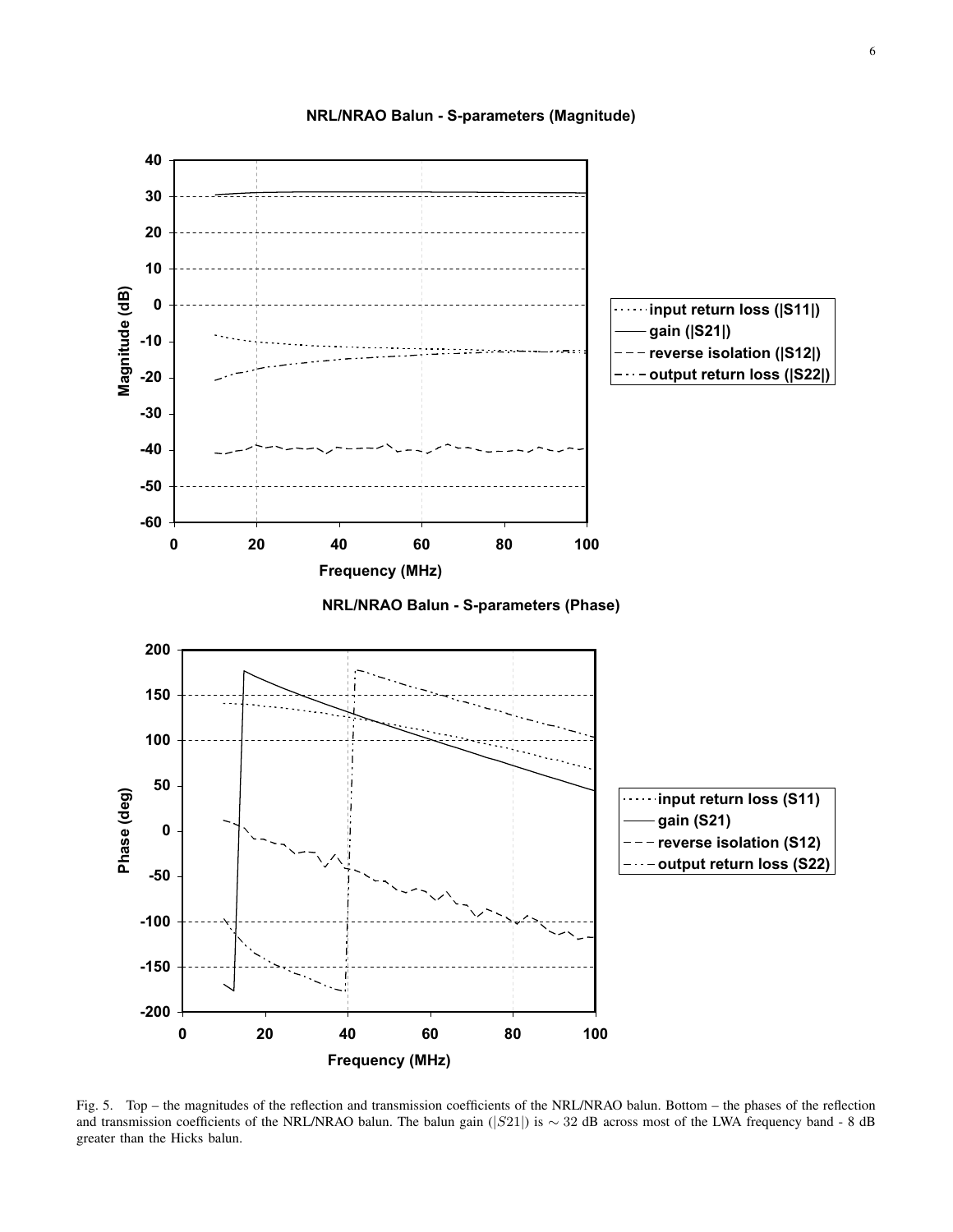**NRL/NRAO Balun - 1 dB Compression Point**



Fig. 6. The 1 dB compression point of the NRL/NRAO balun occurs at an input power of ∼ −14 dBm.

**NRL/NRAO Balun - Second and Third Order Intercepts**



Fig. 7. The second and third order intercept measurements of the NRL/NRAO balun.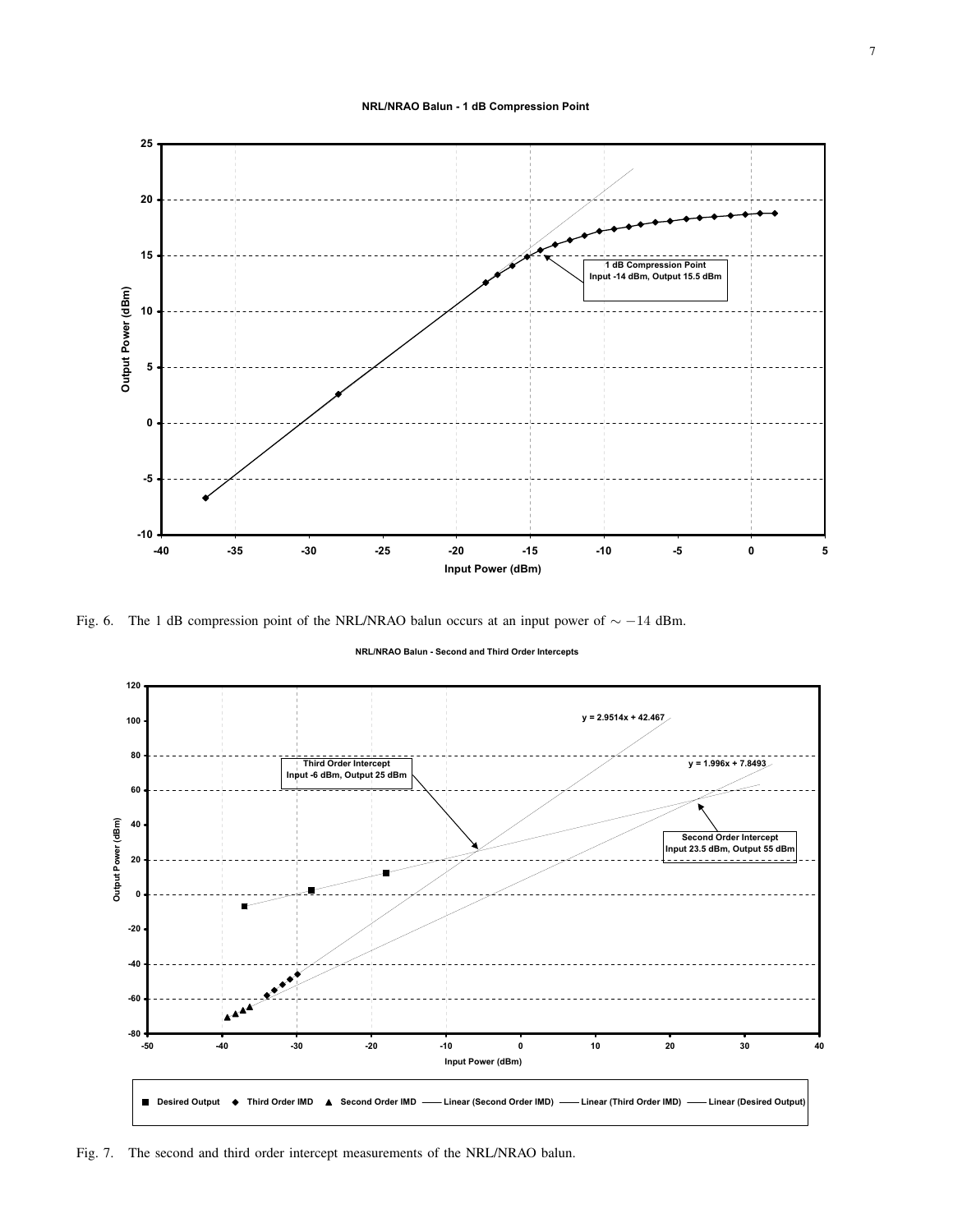# APPENDIX

Assembly Instructions TX60-27 October 16, 2006, drawn by Gib Curtis **PRELIMINARY** 

| Substrate | 21-4860-00 TX60-27 |                                           | (1)    |
|-----------|--------------------|-------------------------------------------|--------|
| Cover     |                    | 60-1132-11 Plastic .3x.3x.15              | (1)    |
| Core      |                    | 50-1024-20 Balun "Fair-Rite" 2843002302-0 | (1)    |
| Wire      |                    | 65-1360-02 #36 HPN blue                   | (3.0") |
| Wire      |                    | 65-1360-02 #36 HPN green                  | (3.0") |
| Wire      |                    | 65-1360-02 #36 HPN red                    | (2.0") |
| Clip      |                    | 59-9820-01 Substrate SMD                  | (6)    |



Making the beginning tail 7/8" long, wind 1 turn with 2" of #36 RED wire in the 2 hole core as shown. Red tails cross. This wire must be wound on the core first.



Turn the core over, end for end. Making the beginning tail 7/8" long, wind 4 turns with 3" of #36 GREEN wire over the 1 turn of red wire as shown.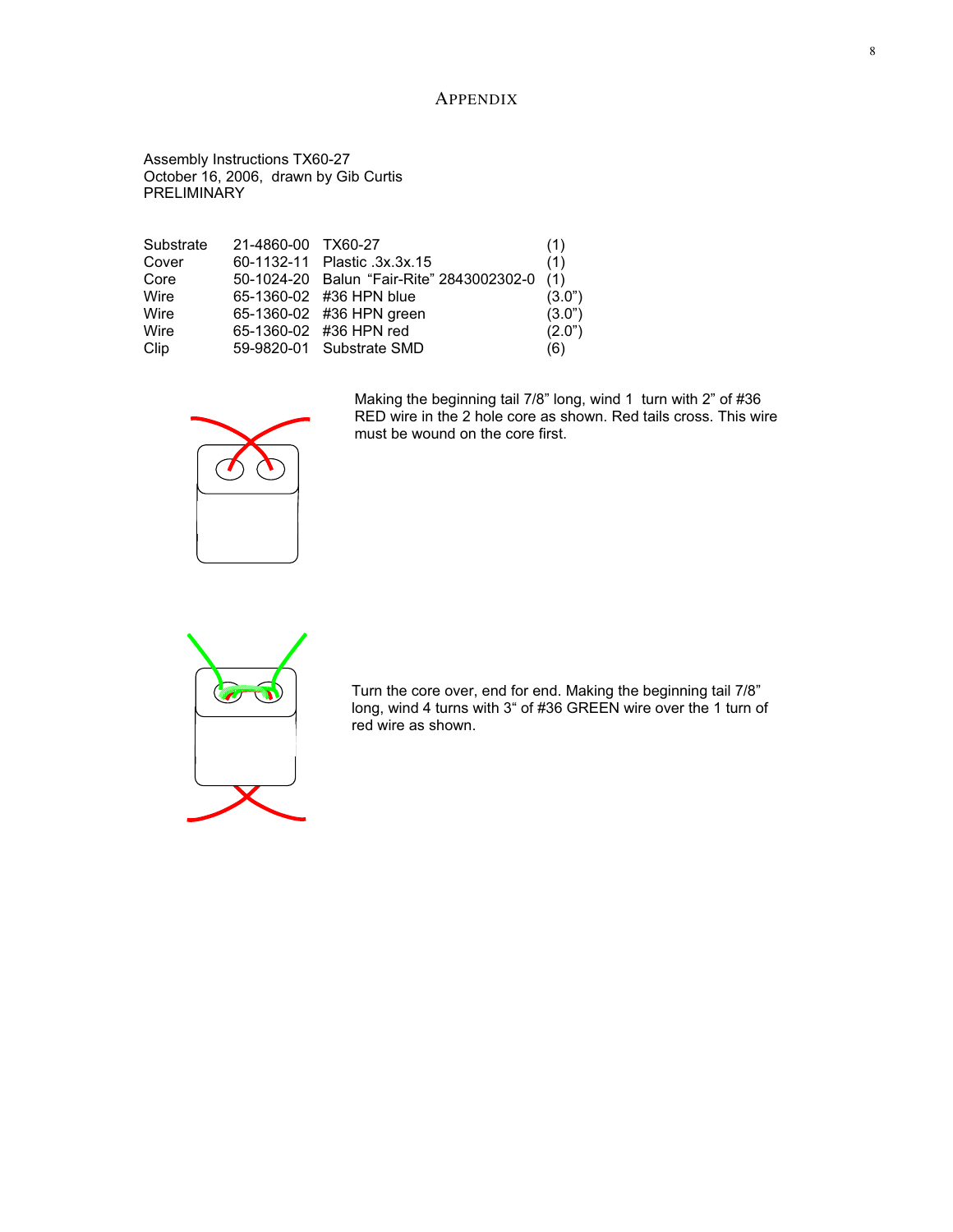

Next, making the beginning tail 1" long, wind 3 turns on the core with 3" of #36 BLUE as shown in the figure.



Center tap the core by winding one blue wire with one green wire as shown in the figure. Make the center tap 2/32" from the core body.

Tin wires using dimensions shown in the figure.

Assemble the Clip leads to the strip of 5 substrates using the lead bender and clencher tools.

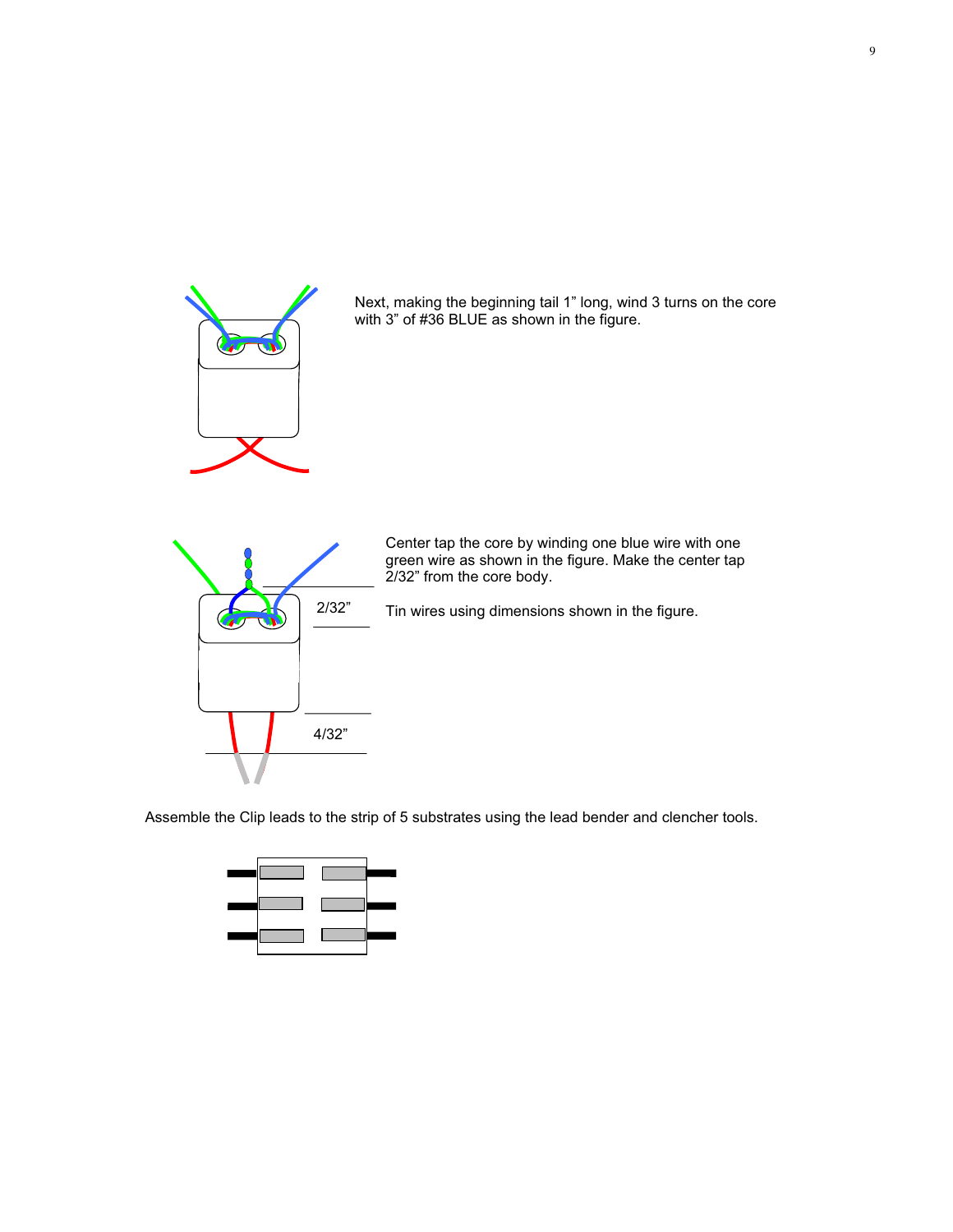

Use High Temp Sn96 solder. Mount the core to the header as shown in the figure. All wires surface mount. Red wires cross.

Encapsulate with white RTV as shown in the figure.



Adhere the cover to the substrate using high temp epoxy. Orientation is as shown in the Figure.

Cut the leads using the lead cutting fixture.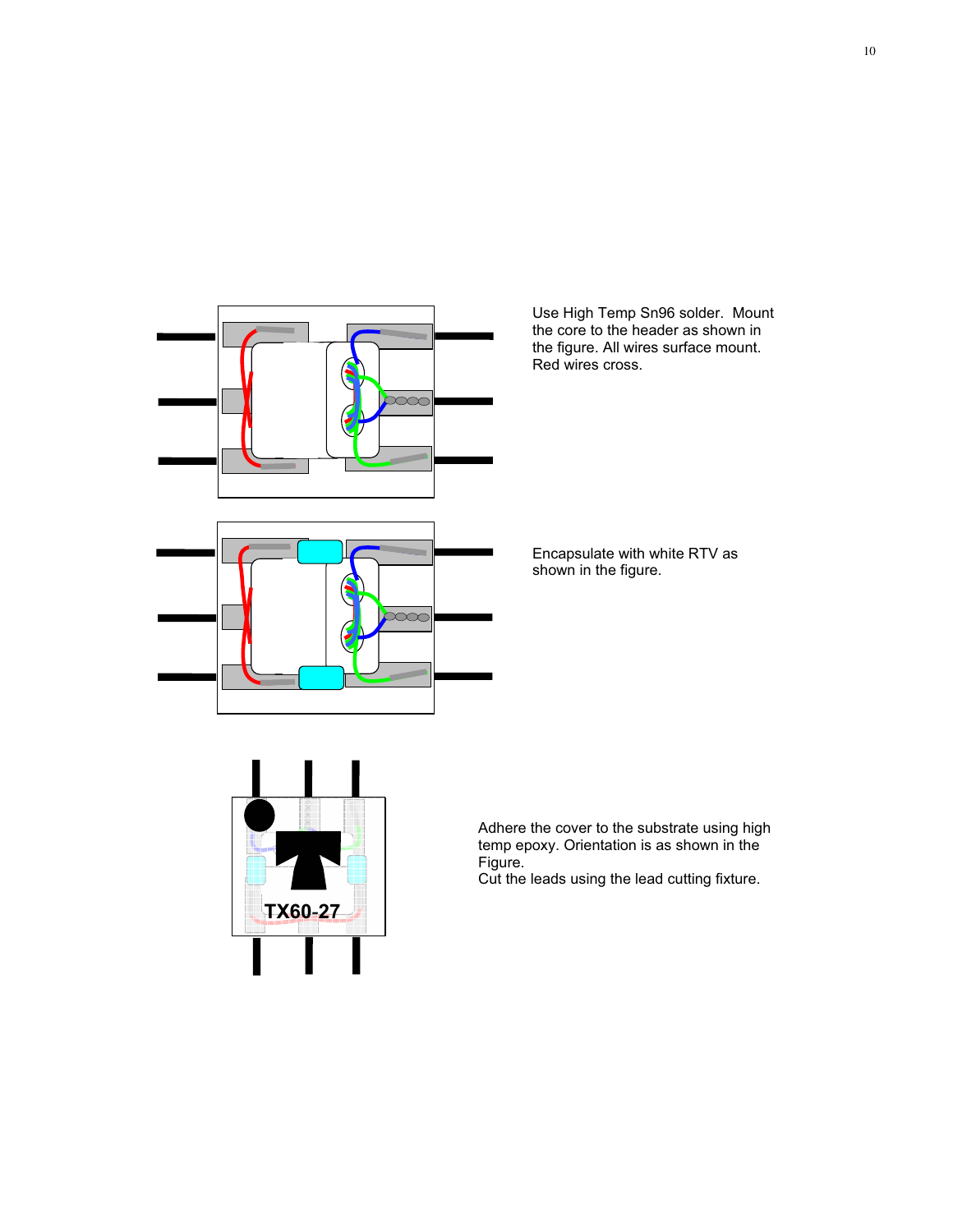

# "MAGIC TEE" HYBRID

# **180° HYBRID JUNCTION** MODEL HX62A

## **Guaranteed Specifications**

| Parameter             | Range              | Limits        |
|-----------------------|--------------------|---------------|
| Frequency             | 300 kHz to 300 MHz | Min           |
| <b>Insertion Loss</b> | 300 kHz to 300 MHz | 1 dB Max      |
| Isolation             | 300 kHz to 100 MHz | 35 dB Min     |
|                       | 100 MHz to 300 MHz | 25 dB Min     |
| Amplitude Balance     | 300 kHz to 100 MHz | $.25$ dB Max  |
|                       | 100 MHz to 300 MHz | .75 dB Max    |
| Phase Balance         | 300 kHz to 100 MHz | $1^\circ$ Max |
|                       | 100 MHz to 300 MHz | $3^\circ$ Max |
| <b>VSWR</b>           | 300 kHz to 1 MHz   | $1.5:1$ Max   |
|                       | 1 MHz to 300 MHz   | $1.2:1$ Max   |
| Impedance             | 50 Ohms            | Nominal       |

 Note: All specifications apply in a 50 Ohm system. Performance will differ slightly in a 75 Ohm system.

## **Maximum Ratings**

| <b>Preheat Soldering Temperature</b> | 220°C for 180 Sec                    |
|--------------------------------------|--------------------------------------|
| Max Soldering Temperature            | 260°C for 10 Sec                     |
| Input Power                          | $0.5$ Watt                           |
| Operating Temperature Range          | -54 $^{\circ}$ C to +85 $^{\circ}$ C |



#### **Reliability**

All units are designed and constructed to meet or exceed specifications after exposure to any or all of the following MIL-STD-202 tests which are applicable.

| Test                     | Method | <b>Condition</b> |
|--------------------------|--------|------------------|
| Temperature Cycle        | 107G   | A                |
| <b>Thermal Cycle</b>     | 107G   | AA               |
| Seal                     | 112F   | D                |
| Vibration                | 204D   | А                |
| Solderability            | 208F   |                  |
| <b>Terminal Strength</b> | 211A   | А                |
| <b>Terminal Fatique</b>  | 211A   | C                |
| <b>Mechanical Shock</b>  | 213B   | r.               |

# **Features**

- **>3 Decade Bandwidth**
	- **>40 dB Midband Isolation**
		- **<0.5 dB Midband Loss**  $\bullet$

### **Typical Performance**







Weight (Approx.) 5 grams

All characteristics of Tele-Tech products may be modified to meet customer requirements.

P.O. Box 790, Bozeman, Montana 59717 Phone: (406) 586-0291 Fax: (406) 587-0653 E-mail: admin@tele-tech-rf.com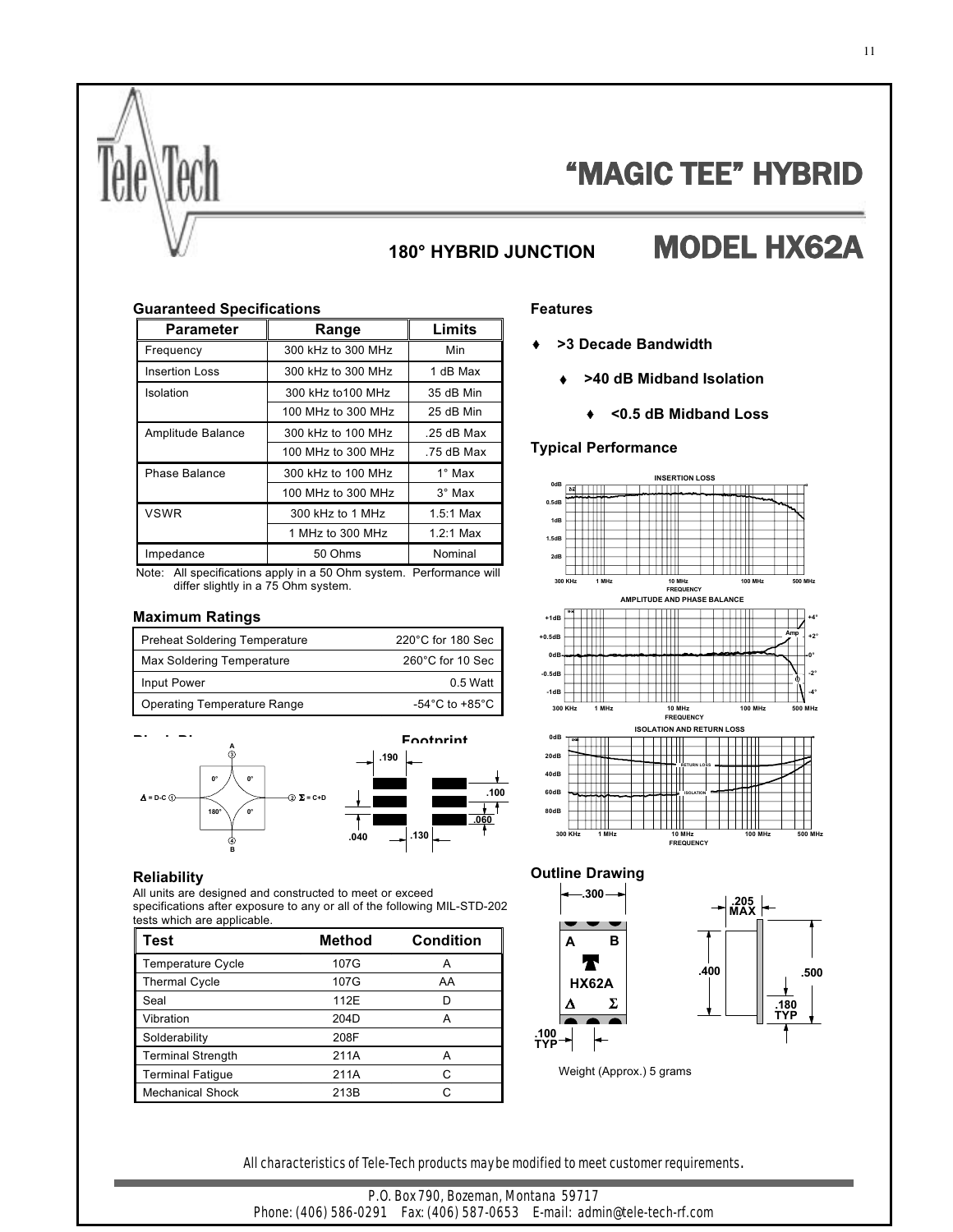Bill of Materials<br>NRL/NRAO Balun<br>1/24/2007 NRL/NRAO Balun Bill of Materials 1/24/2007

| Designation         | Value                                                                                                                                                                                                                                                                                                               | <b>Lolerance</b> | Type                      | Manufacturer                       | Manufacturer's Part Number      | Digi-Key Part Number                                        | Package Style                                                                                                 | Unit Cost | Quantity    |                   | Extended Cost Bracket (*) |
|---------------------|---------------------------------------------------------------------------------------------------------------------------------------------------------------------------------------------------------------------------------------------------------------------------------------------------------------------|------------------|---------------------------|------------------------------------|---------------------------------|-------------------------------------------------------------|---------------------------------------------------------------------------------------------------------------|-----------|-------------|-------------------|---------------------------|
| 1, L2, L3<br>71…C12 |                                                                                                                                                                                                                                                                                                                     |                  | Inductor, Ceramic Core    | <b>JW Miller</b>                   | <b>DA-XK14P-8001Mc</b>          | 18483TR-ND                                                  |                                                                                                               |           |             |                   |                           |
|                     |                                                                                                                                                                                                                                                                                                                     |                  | Capacitor, Ceramic, X7R   |                                    | ECJ-3VB1E104K                   |                                                             |                                                                                                               |           |             |                   |                           |
|                     |                                                                                                                                                                                                                                                                                                                     |                  | <b>Tantalum Capacitor</b> | Panasonic - ECG<br>Nichicon        | -931E106MCC                     |                                                             |                                                                                                               |           |             |                   |                           |
|                     | $\begin{array}{l} 4.21 \pm 1.1 \\ 1.1 \pm 1.1 \\ 1.1 \pm 1.1 \\ 1.1 \pm 1.1 \\ 1.1 \pm 1.1 \\ 1.1 \pm 1.1 \\ 1.1 \pm 1.1 \\ 1.1 \pm 1.1 \\ 1.1 \pm 1.1 \\ 1.1 \pm 1.1 \\ 1.1 \pm 1.1 \\ 1.1 \pm 1.1 \\ 1.1 \pm 1.1 \\ 1.1 \pm 1.1 \\ 1.1 \pm 1.1 \\ 1.1 \pm 1.1 \\ 1.1 \pm 1.1 \\ 1.1 \pm 1.1 \\ 1.1 \pm 1.1 \\ 1.$ |                  | Resistor, 1/4 Watt        | Panasonic - ECG                    | ERJ-P08J822V                    | PCC1883TR-ND<br>493-2388-1-ND<br>P8.2KALCT-ND<br>P100FCT-ND | M/1008<br>SMT-C (6.0 x 3.2 mm)<br>1206<br>1206<br>1206<br>1206<br>1503 x 1.5 inches<br>0.3 x 0.3 x 1.5 inches |           |             |                   |                           |
|                     |                                                                                                                                                                                                                                                                                                                     |                  | tesistor, 1/4 Watt        | Panasonic - ECG                    | ERJ-8ENF1000\                   |                                                             |                                                                                                               |           |             |                   |                           |
|                     |                                                                                                                                                                                                                                                                                                                     |                  | Resistor, 1/4 Watt        |                                    | ERJ-P08J510V                    |                                                             |                                                                                                               |           |             |                   |                           |
|                     |                                                                                                                                                                                                                                                                                                                     |                  | Resistor, 1/4 Watt        | Panasonic - ECG<br>Panasonic - ECG | ERJ-8ENF2001\                   | P51ALCT-ND<br>P2.00KFCT-ND                                  |                                                                                                               |           |             |                   |                           |
|                     |                                                                                                                                                                                                                                                                                                                     |                  | kesistor, 1 Watt          | Panasonic                          | ERJ-1TYJ910U                    | T91XCT-ND                                                   |                                                                                                               |           |             |                   |                           |
| あい<br>あいこと<br>あいこと  |                                                                                                                                                                                                                                                                                                                     |                  | Transistor                |                                    |                                 | <b>JE461M02-AZ-ND</b>                                       |                                                                                                               |           |             |                   |                           |
|                     | X60-27                                                                                                                                                                                                                                                                                                              |                  | ransformer                | Tele-Tech, Corp.                   | NE461M02-AZ<br>TX60-27<br>HX62A | ust Buy Directly                                            |                                                                                                               |           |             |                   |                           |
|                     | IX62A                                                                                                                                                                                                                                                                                                               |                  | 80 degree hybrid          | Tele-Tech, Corp.                   |                                 | ust Buy Directly                                            |                                                                                                               |           |             |                   |                           |
|                     | Gali-74                                                                                                                                                                                                                                                                                                             | $\frac{4}{2}$    | <b>IMIC Amplifier</b>     | ini-Circuits                       | Sali-74                         | lust Buy Directly                                           |                                                                                                               |           |             |                   |                           |
|                     | M1085IS-12-ND                                                                                                                                                                                                                                                                                                       |                  | ositive Voltage Regulato  | National Semiconductor             | M1085IS-12                      | V1085IS-12-ND                                               | DF782<br>TO-263-3                                                                                             |           |             |                   |                           |
|                     | <b>IBRS2040</b>                                                                                                                                                                                                                                                                                                     |                  | liode, Schottky, 40 V, 2/ | <b>JN Semiconductor</b>            | <b>IBRS2040LT3C</b>             | IBRS2040LT3GOSCT-ND                                         | SMB (5.59 x 3.81                                                                                              |           |             |                   |                           |
|                     |                                                                                                                                                                                                                                                                                                                     |                  |                           |                                    |                                 |                                                             |                                                                                                               |           | Total Cost: | $\frac{57.73}{ }$ |                           |
|                     |                                                                                                                                                                                                                                                                                                                     |                  |                           |                                    |                                 |                                                             |                                                                                                               |           |             |                   |                           |

\* Cost bracket was selected on the assumption that four 8 dB gain blocks would be used for each stand, with 256 stands per station.<br>\* Parts only cost for a single polarization balun. Eniclosure and connectors not induded. \* Cost bracket was selected on the assumption that four 8 dB gain blocks would be used for each stand, with 256 stands per station.

\* Parts only cost for a single polarization balun. Enlclosure and connectors not included.